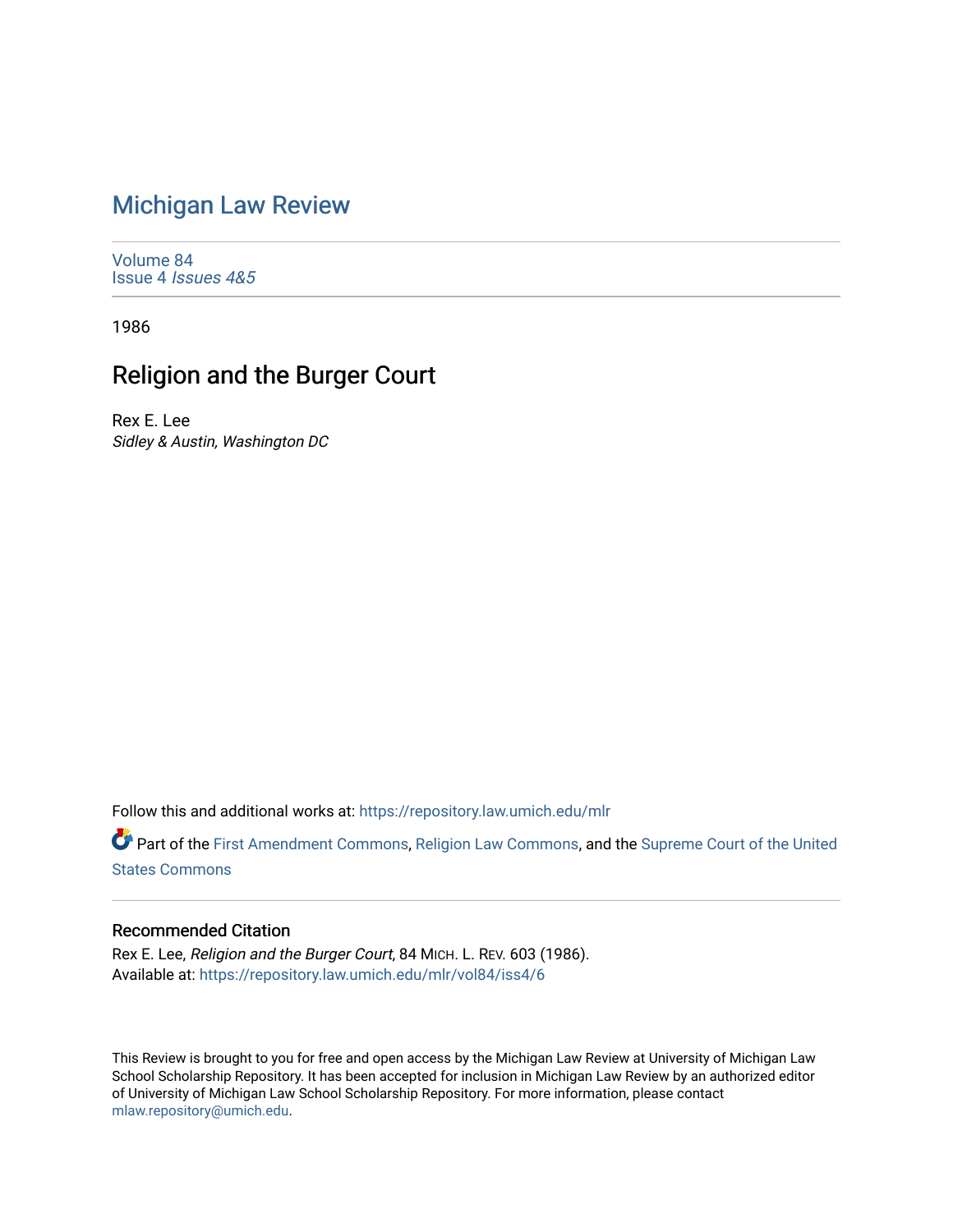## **RELIGION AND THE BURGER COURT**

*Rex E. Lee\**

**RELIGION, STATE AND THE BURGER COURT. By** *Leo Pfeffer.* Buffalo: Prometheus **Books. 1984. Pp. xiv, 310. \$22.95.**

There is, I think, no area of constitutional law more in need of solid, creative examination and fresh ideas **by** the courts, scholars, and practitioners than the issue of what constitutes an establishment of religion. Leo Pfeffer is uniquely qualified to contribute to that effort. In the number and importance of establishment clause cases that he has personally litigated, he probably stands first among living American lawyers. **His** book, *Religion, State and the Burger Court,* provides a wealth of information concerning the religion cases that have been decided during Chief Justice Burger's tenure on the Supreme Court. As a source of information concerning the details of those cases, the book is all that one would expect from someone of Mr. Pfeffer's competence and experience. I doubt, however, that the book will do much to change the views of very many people, or even cause many people to think about religion issues in different ways.

I had expected to disagree with Mr. Pfeffer's substantive views, and in this regard his book fulfilled my expectations. I had also hoped, however, that this book would inspire — or at least provoke a debate that might contribute to more solid doctrinal moorings for the establishment and free exercise clauses. **My** disappointment in this respect probably reveals more about the nature of my expectations than it does about the quality of Mr. Pfeffer's book.

*Religion, State and the Burger Court* is a complete, probably exhaustive review of Supreme Court decisions dealing either directly or indirectly with establishment clause issues during Chief Justice Burger's tenure. The ten chapters categorize these cases under the following headings: Tax Exemption; Aid to Religious Schools; Religion in Public Schools; Religion in Public Places; Religion in Military, Penal and Legislative Service; Religion in Labor Law; The Free Exercise of Disfavored Religions; Religion in the Family; Inter- and Intra-Church Disputes; and Religion and the Welfare of the Community. His treatment is literally, so far as I can tell, exhaustive. If he missed a case, I am not aware of it.

This book provides an amazing amount of detail about many of the key cases, as well as about others that are not so key. Mr. Pfeffer

<sup>\*</sup> Partner, Sidley **&** Austin, Washington, D.C.; George Sutherland Professor of Law, Brig**ham** Young University, J. Reuben Clark Law School. The author served as Solicitor General of the United States from 1981 to 1985. - Ed.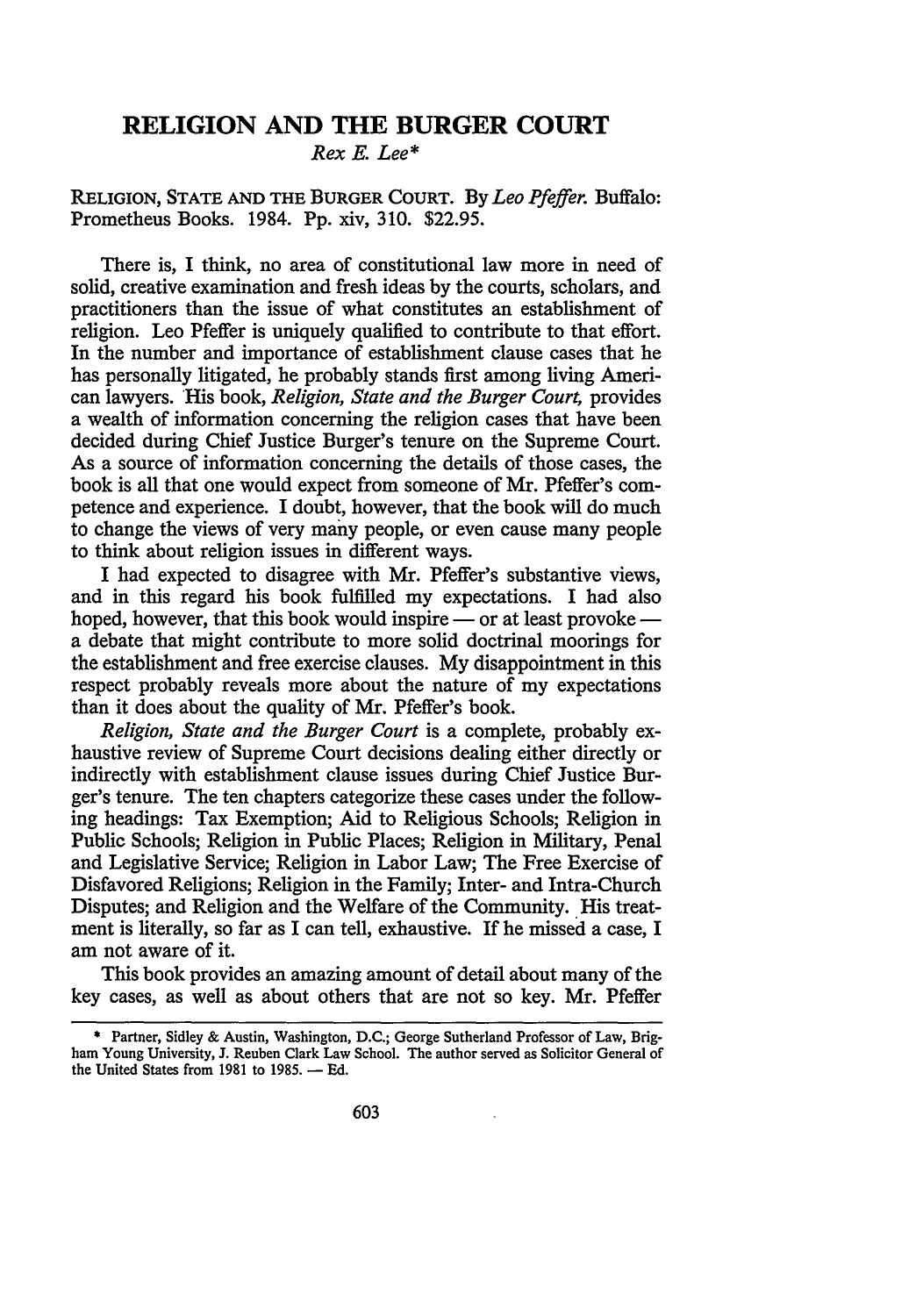reveals the historical and other background facts, as well as the strategic and tactical considerations that affected the litigating judgments. He knows the players, and he describes them. The descriptions include not only individuals, but also organizations, complete with their genealogical derivations.

I found Chapter Three (Religion in Public Schools) (pp. 59-111) the most interesting; the reason may be that the subject of that chapter is an area of particular interest to me. I found Chapter Four (Religion in Public Places) (pp. 113-39) the most provocative; and the reason, quite clearly, is that it *is* the most provocative. The author asserts, for example, that *Lynch v. Donnelly*,<sup>1</sup> which upheld the constitutionality of a creche as part of a city's observance of Christmas, belongs in the same category as *Dred Scott v. Sanford.2* The reason is that, in his view, "[b]oth are predicated upon the same basic concept: the inherent inferiority of ethnic groups, either because of color of skin or religious commitment" (p. 124). That statement is not only provocative; it is just plain wrong. There is no hint anywhere in the *Lynch* opinion nor in the briefs or argument that the constitutionality of Pawtucket's creche turned on such categorical assumptions. The assumptions belong to a bygone era and do not deserve to be taken seriously. They are as abhorrent to those who joined the Court's opinion in *Lynch* as they are to all fair-minded people.

My own view is that *Lynch* is correct for a rather simple reason. I start from the premise that the Constitution does not prohibit the federal government from declaring Christmas a national holiday. No one among the parties or amici who participated in *Lynch* disagreed with that premise. It follows from that premise, I believe, that the Constitution does not prohibit a city from announcing that holiday in a way that compels no profession of belief or conduct of any kind on the part of any individual. I would not expect Mr. Pfeffer to subscribe to that enlightened view of *Lynch.* Nevertheless, the proposition that *Lynch* belongs in the same class as *Dred Scott* is too extreme a view to be taken seriously.

One of the great strengths of this book is its extensive, near encyclopedic detail. For many readers, it will also be a shortcoming. One of the highest compliments for any book is that the reader "can hardly lay it down." This one is easy to lay down. Any book dealing with the Supreme Court's establishment of religion cases is destined to be something less than a broad-based captivator. But Mr. Pfeffer has managed to take a subject that is interesting to only a few and shrink its audience even further.3 Time after time I found myself wishing he would

The book is not written for constitutional lawyers, or at least not for those alone. It is

**<sup>1.</sup>** 465 **U.S.** 668 (1984).

<sup>2. 60</sup> U.S. (19 How.) 393 **(1857).**

<sup>3.</sup> In the introduction, Mr. Pfeffer describes his intended audience as follows: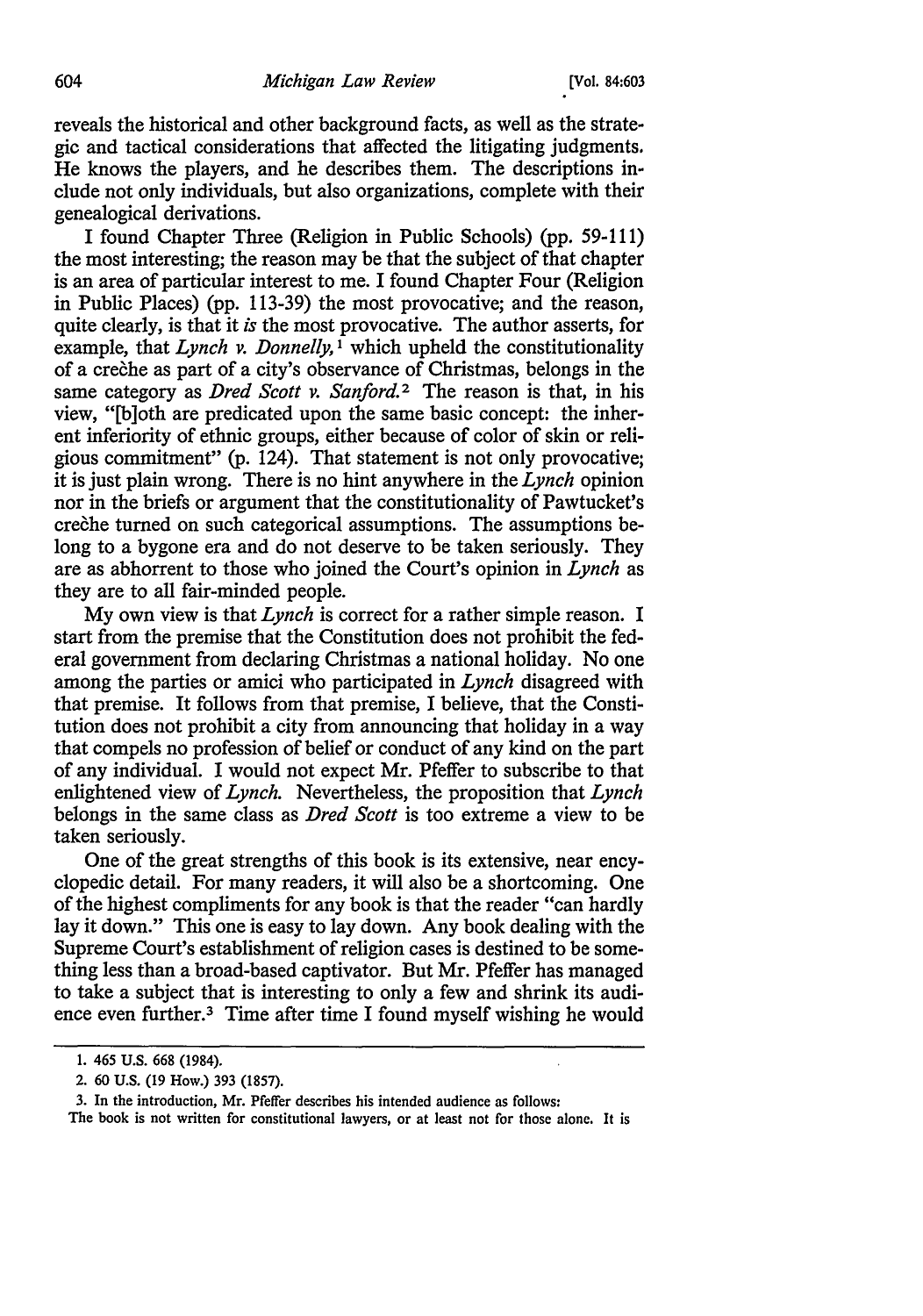get to the point — and then often wondering if he really had one other than a generalized wish for more rigidity in the religion clauses. Reading this book was like having a conversation with a person who talks too much and whose conversation seems to wander.

*Religion, State and the Burger Court* may accurately be described as encyclopedic not only because of its extensive detail, but also because of its straight-line treatment of every case, every chapter, and every subject. From beginning to end there are no real crescendos or diminuendos — no building to a climax nor clustering of supports for a central and overriding thesis. The book is largely a discussion of one case after another, with no theme other than that the wall of separation between church and state should be higher and tighter. The whole work ends, just like every chapter ends, with a thorough discussion of one more *case* **-** *Larkin v. Grendel's Den4* (pp. 286-89).

Leo Pfeffer is obviously a person who understands the Supreme Court as an institution. There is a rather widely held view that the Chief Justice occupies a position of importance and influence vis-à-vis other members of the Supreme Court comparable to the relationship between a congressional committee chairman and other members of the committee. The author recognizes, correctly, that the only real power enjoyed by the Chief Justice of the Supreme Court *qua Chief Justice* is the power to decide who will write the Court's opinion when he is in the majority. Accordingly, Pfeffer's use of the label "Burger Court" in his title is a knowledgeable one and is merely a convenient shorthand means of identifying the period of time he has selected to consider the Court's work in a particular area (p. ix).

Still, as is apparent from this book, Chief Justice Burger has been one of the real leaders in the development of the Court's religion doctrines. And there are optimistic signs that the Chief Justice may be a leader in future reforms. For example, he was the author of the Court's opinion in *Lemon v. Kurtzman, <sup>5</sup>*which for the first time formally stated the three-part test for establishment clause cases, and he also authored the Court's 5-4 opinion in *Lynch v. Donnelly,6* which contains the best-developed suggestion to date that the three factors may be only helpful guideposts, rather than the ultimate inquiry, in determining whether a particular practice constitutes an establishment

6. 465 U.S. 668 (1984). *See* text at note *1 supra.*

written for a much wider audience, encompassing those whose interests lie in, among other fields, politics, sociology, religion, and journalism. Or, to put it another way, it is written for those who, on occasion, read the text of a Supreme Court opinion as it appears, necessarily abridged, in the *New York Times* and other newspapers or unabridged in periodicals.

P. x. The "wider audience" the author envisions would be far better served by a less exhaustive treatment of cases and a more focused discussion of the doctrinal issues raised in religion clause litigation.

<sup>4. 459</sup> U.S. 116 (1982).

<sup>5. 403</sup> U.S. 602 (1971).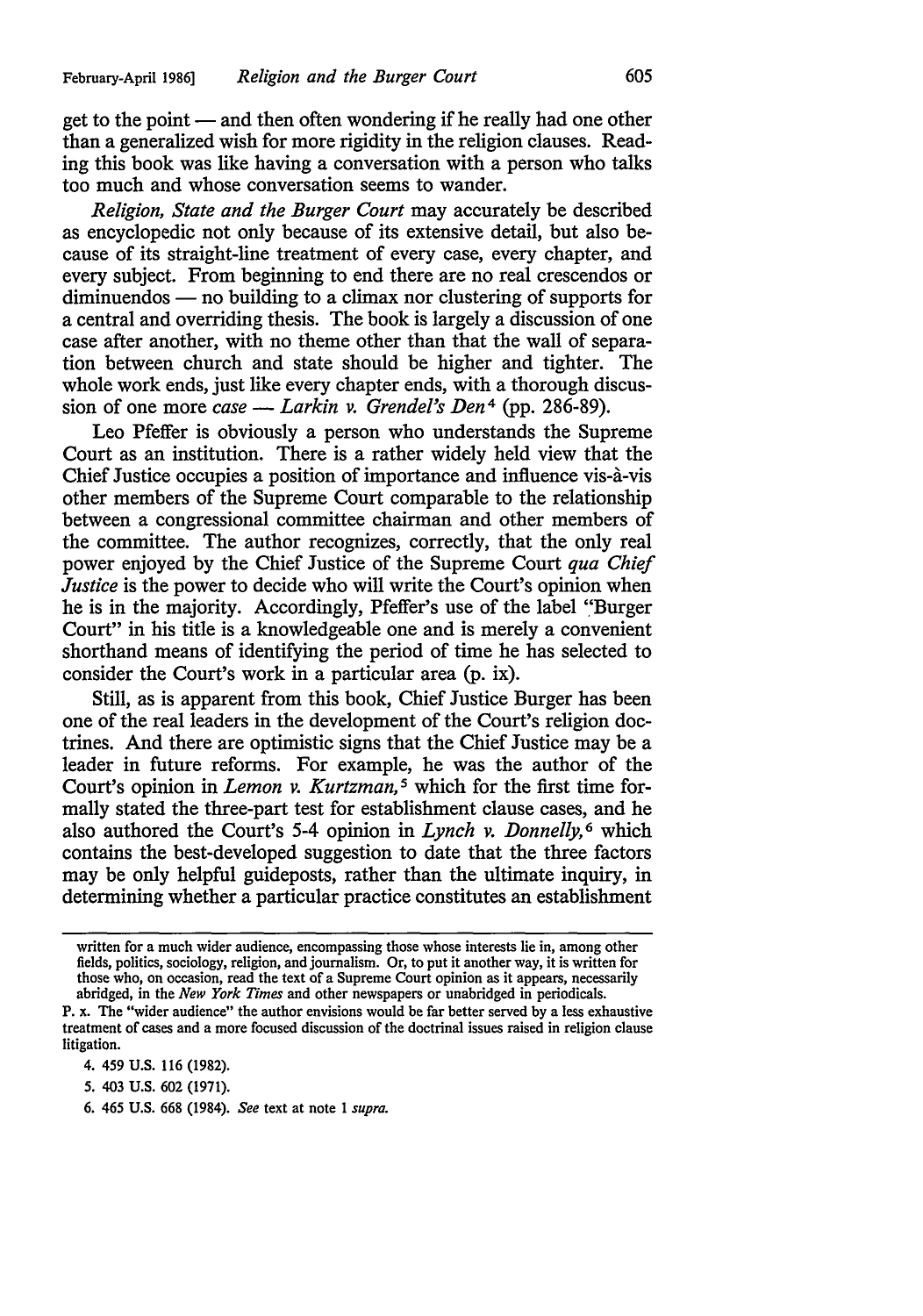of religion. There is every reason to anticipate, therefore, that the Chief Justice, as the author of these two opinions and a member of the five-person majority in *Lynch,* will play a key role if there is to be any significant change in the rigidity of the three-part test.

This book shows an understanding not only of the Supreme Court as an institution, but also of the institutional litigators who frequently appear before the Court. Mr. Pfeffer's own Supreme Court work has involved him with several of those institutional litigators; he would be expected to understand them, and he does. With regard to the work of the Solicitor General's office, he quite correctly and sensitively distinguishes between the considerations that are implicated when the government participates as amicus curiae in cases involving traditional federal interests, and cases in which such interests are lacking. Mr. Pfeffer apparently takes the view (pp. 113-15) that it is never proper for the Solicitor General to participate in the latter category of cases. While I understand and respect that view, I disagree. The Solicitor General is a presidential appointee and part of the executive branch team. And the President - whose objectives may not be limited to the enforcement of existing statutes **-** is one of his clients. One of the reasons we elect Presidents is to achieve changes in existing laws, and among the most important of our laws are judge-made decisions construing the Constitution. Certainly the President, in fulfilling his article II obligation to see that the laws are faithfully executed, is entitled to present his views concerning the Constitution to the highest court that interprets the Constitution. The Constitution itself is, after all, among the laws the President is charged with faithfully executing. And the President speaks to the Supreme Court only through the Solicitor General.

I wonder whether Mr. Pfeffer's point is really that the Solicitor General should never participate in cases not "having a direct or substantial effect on the government's interest" (p. 114), or whether his argument is more selective. Would he, for example, have approved of Archibald Cox's amicus participation in *Baker v. Carr?7* There was no statement of federal interest in the federal government's amicus brief in that case (as there usually is) and the only apparent interest of the federal government was an interest in a sound body of constitutional law dealing with federal courts' jurisdiction to decide whether apportionment schemes violate the equal protection clause of the fourteenth amendment.

While Mr. Pfeffer and I necessarily disagree on whether the federal government should have participated in *Lynch v. Donnelly,* Mr. Pfeffer's more important point — with which I am in complete agreement - is that both the Court and the Solicitor General traditionally have

<sup>7. 369</sup> U.S. 186 (1962) (holding state legislative reapportionment disputes justiciable). The Court granted special leave for Solicitor General Cox to participate. **365 U.S.** 864 **(1961).**